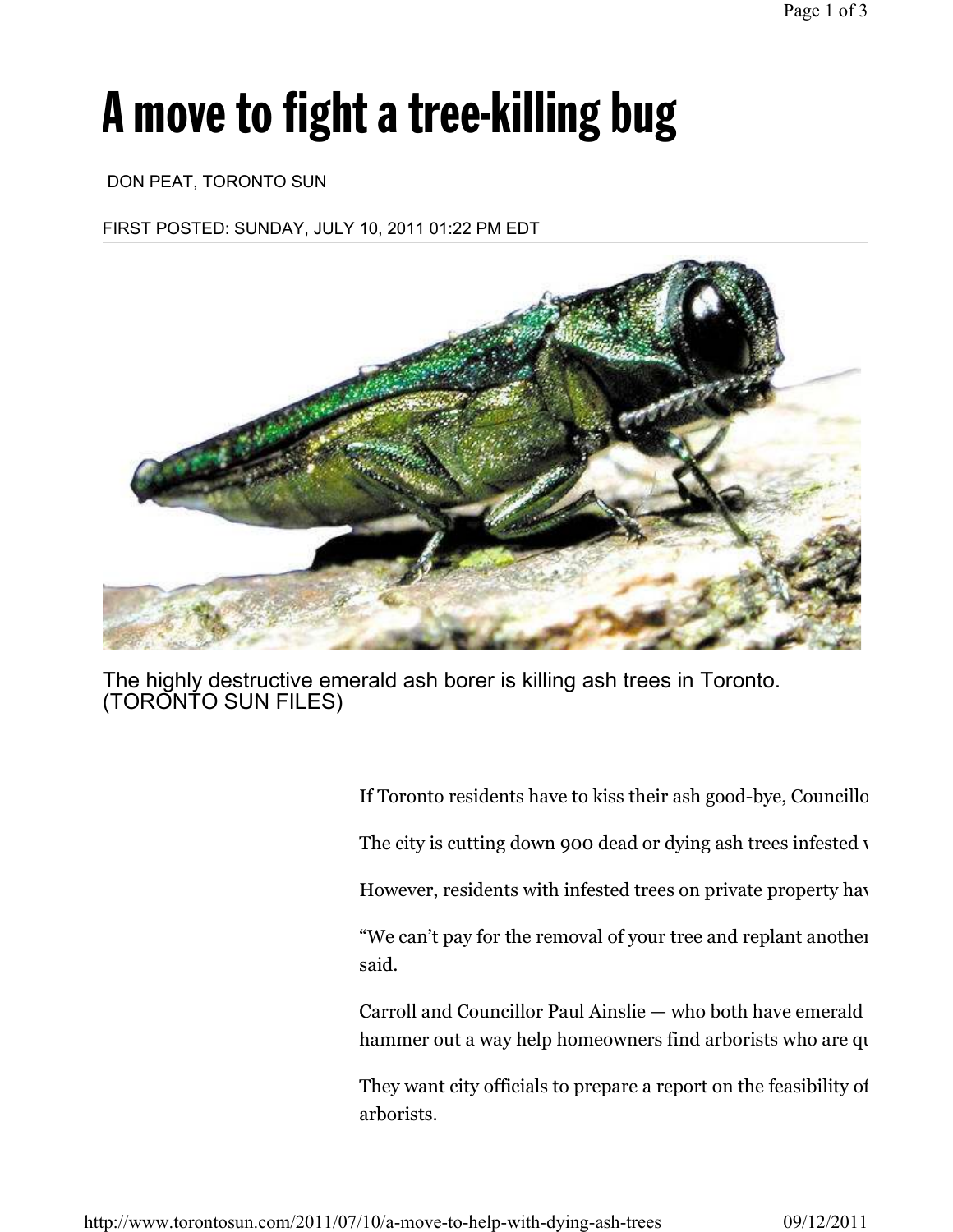The two councillors will ask for city council to approve the request at the state.

The bugs kill about 99% of the trees they infest.

"We've been dealing with this for a couple of years," Carroll sa experiences (with tree companies).

"Let's have a uniformity about what we know about the emeral people who came and took the session," she said.

As for cost, Carroll is optimistic the federal government would

## READER'S COMMENTS »

By adding a comment on the site, you accept our terms and conditions and our netiquette rule

### SPONSORED LINKS

### H & R Property Management

Find your Perfect Apartment in the Greater Toronto Area Click Here for More Info



### Ambrosia Natural Foods

Factory Outlet Health Foods Certified Organic Produce Bulk Foods AmbrosiaNaturalFoods.com

#### Sun News Network

On air 24 hours a day, 7 days a week.

Hard News. Straight Talk.